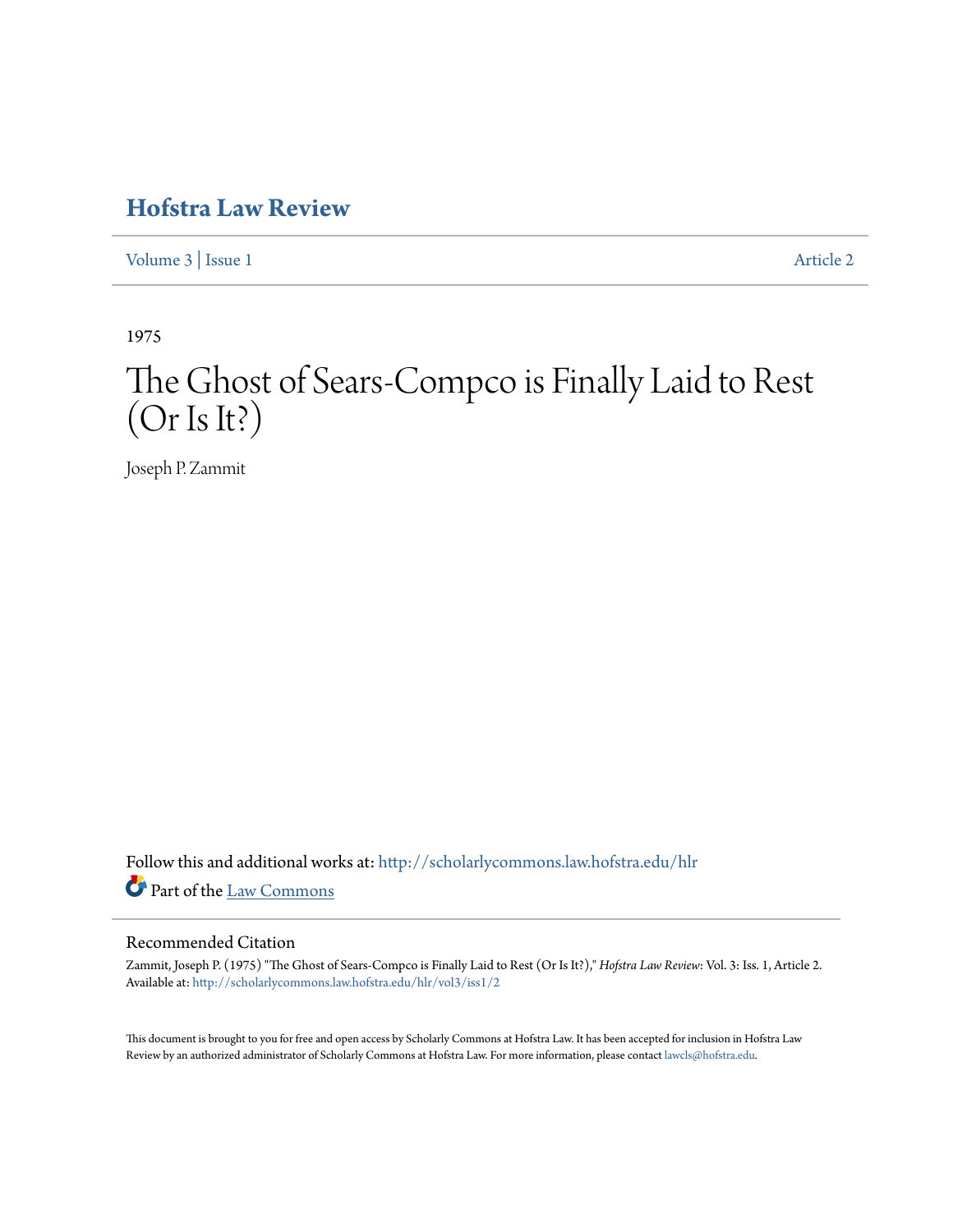### **THE GHOST OF SEARS-COMPCO IS FINALLY LAID TO REST (OR IS IT?)**

#### *by Joseph P. Zammit\**

LAST term the Supreme Court ended nearly ten years of speculation concerning the potential impact on state trade secret law of its companion decisions in *Sears, Roebuck & Co. v. Stiffel Co.'* and *Compco Corp. v. Day-Brite Lighting, Inc.2* Those cases seemed to raise the possibility that any state law protection for scientific or technical ideas might be invalid as inconsistent with the patent system enacted by Congress.

In *Sears,* Stiffel, the patentee of a pole lamp, brought an action against Sears charging patent infringement and unfair competition. Sears, it seems, had marketed a pole lamp virtually identical to Stiffel's, but at a significantly lower price. A federal district court in Illinois held the patents invalid for want of invention, but enjoined Sears from unfairly competing by selling pole lamps identical or confusingly similar to Stiffel's lamps.<sup>3</sup> The United States Court of Appeals for the Seventh Circuit affirmed on the ground that the likelihood of confusion as to the source of the product was sufficient to make out a case of unfair competition under Illinois law, without the necessity of showing that Sears had "palmed off" its pole lamps as those of Stiffel.4 In reversing, the Supreme Court held that an unpatentable article "is in the public domain and may be made and sold by whoever chooses to do so."'

The facts and holding in *Compco* were almost identical, except that the product in issue there was a fluorescent lighting fixture rather than a pole lamp. In explaining its decision, the Court said:<sup>6</sup>

[Wihen an article is unprotected by a patent or a copyright, state law may not forbid others to copy that article. To forbid copying would interfere with the federal policy, found in Art. I, **§** 8, cl. 8, of the Constitution and in the implementing federal

<sup>\*</sup> Assistant Professor of Law, St. John's University. A.B. Fordham, 1968; J.D. Harvard, 1971; LL.M. New York University, 1974.

<sup>1. 376</sup> U.S. 225 (1964).

<sup>2.</sup> **376** U.S. 234 (1964).

<sup>3.</sup> Stiffel Co. v. Sears, Roebuck & Co., Docket No. 58-C-1067 (1962).

<sup>4.</sup> Stiffel Co. v. Sears, Roebuck & Co., 313 F.2d **115** (7th Cir. 1963).

<sup>5.</sup> Sears, Roebuck & Co. v. Stiffel Co., **376** U.S. 225, 231 (1964).

<sup>6.</sup> Compco Corp. v. Day-Brite Lighting, Inc., 376 U.S. 234, 237 (1964).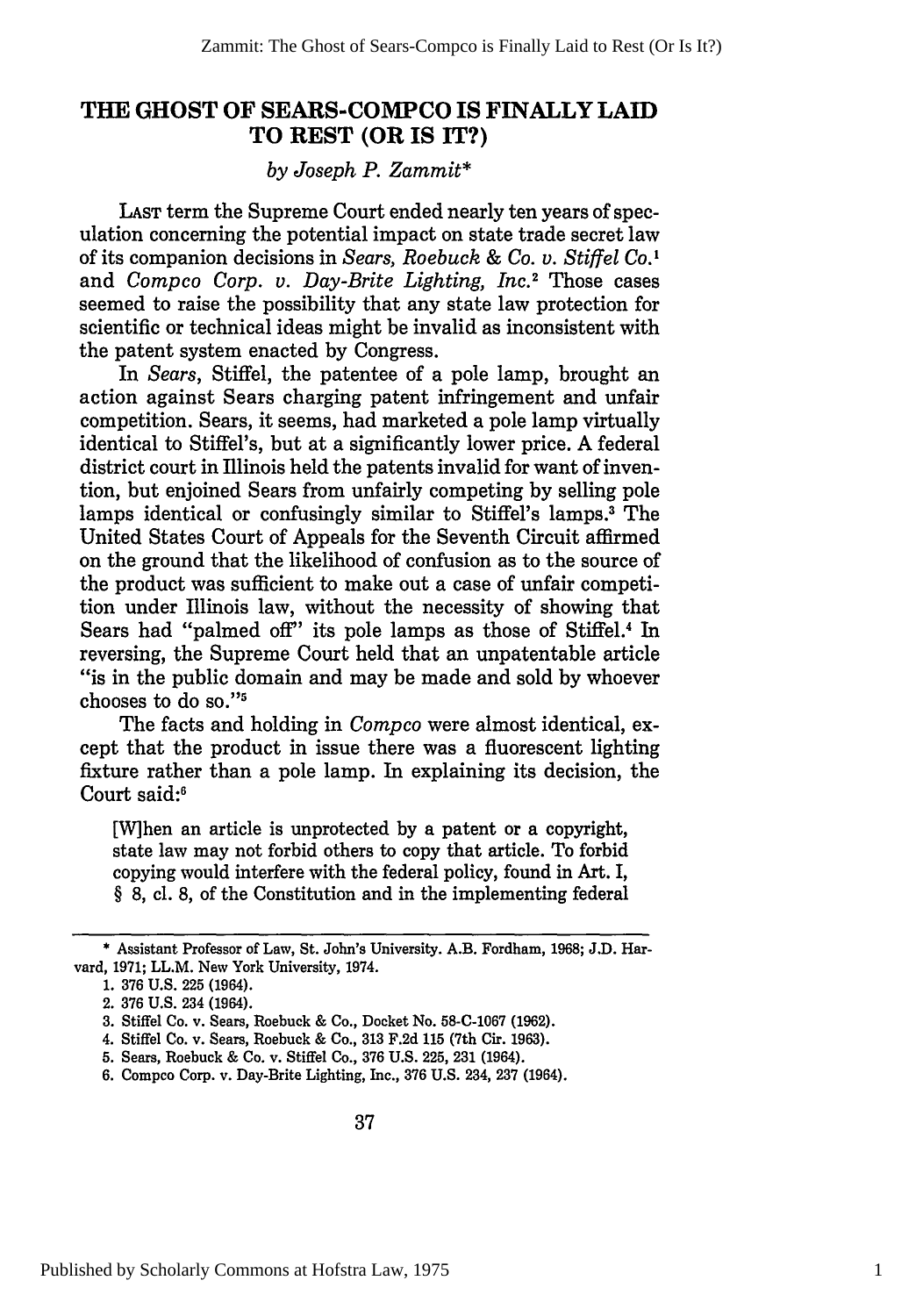statutes, of allowing free access to copy whatever the federal patent and copyright laws leave in the public domain.

Clearly neither *Sears* nor *Compco* involved the protection of trade secrets. The items in question were on the market and open to inspection by anyone willing to purchase them. The only matter in dispute was whether a state, through its law of unfair competition, could forbid the copying of a competitor's unpatentable product. The Supreme Court said it could not.

Nevertheless, the specter of "patent preemption" was born and continued to haunt the courts and commentators until apparently laid to rest in *Kewanee Oil Co. v. Bicron Corp.7* It was thought that if federal patent policy prohibited the states from outlawing the copying of unpatentable products that had been placed on the market, perhaps it extended so far as to forbid *any* kind of state protection for ideas which did not rise to that level of invention required for a patent. If so, it would mean an end to state protection of trade secrets. The concept of patent preemption has been widely criticized in the journals,<sup>8</sup> although some commentators have felt that at least some form of preemption might be proper.<sup>9</sup>

Prior to *Kewanee Oil,* four circuit courts of appeals considered the question of preemption in the light of *Sears* and *Compco.* The Second, Fourth, Fifth and Ninth Circuits all refused to extend these decisions so as to invalidate state trade secret protection."0 As for the Supreme Court, it was presented with an opportunity to speak on the preemption issue in *Lear, Inc. v. Adkins,"* but refrained on the grounds that the state courts should first be given an opportunity to determine the extent to which they would

**11.** 395 **U.S.** 653 (1969).

**<sup>7.-</sup> U.S. -.** 94 **S.** Ct. **1879** (1974).

*<sup>8.</sup> See, e.g.,* Doerfer, *The Limits on Trade Secret Law Imposed by Federal Patent and Antitrust Supremacy,* **80** HARv. L. REv. 1432 (1967); Milgrim, *Sears to Lear to Painton: Of Whales and Other Matters,* 46 N.Y.U. L. REv. 17 (1971); Comment, *The Viability of Trade Secret Protection After Lear v. Adkins, 16 VILL. L. REV. 551 (1971); 84 HARV. L.* REv. 477 (1970).

*<sup>9.</sup> See* Adelman, *Trade Secrets and Federal Pre-emption-The Aftermath of Sears and Compco,* 49 J. PAT. OFF. Soc'Y 713 (1967); Orenbuch, *Trade Secrets and the Patent Laws,* 52 J. PAT. OFF. Soc'Y 638 (1970); Note, *Patent Preemption of Trade Secret Protec. tion Meeting Judicial Standards of Patentability,* 87 HARv. L. Rev. 807 (1974).

<sup>10.</sup> Painton & Co. v. Bourns, Inc., 442 F.2d 216 (2d Cir. 1971); Dekar Indus., Inc. *v.* Bissett-Berman Corp., 434 F.2d 1304 (9th Cir. 1970), *cert. denied,* 402 U.S. 945 (1971); Water Service, Inc. v. Tesco Chemicals, Inc., 410 F.2d 163 (5th Cir. 1969); Winston Research Corp. v. Minnesota Mining & Mfg. Co., 350 F.2d 134 (9th Cir. 1965); Servo Corp. of America v. General Electric Co., 337 F.2d 716 (4th Cir. 1964), *cert. denied,* 383 U.S. 934 **(1966).**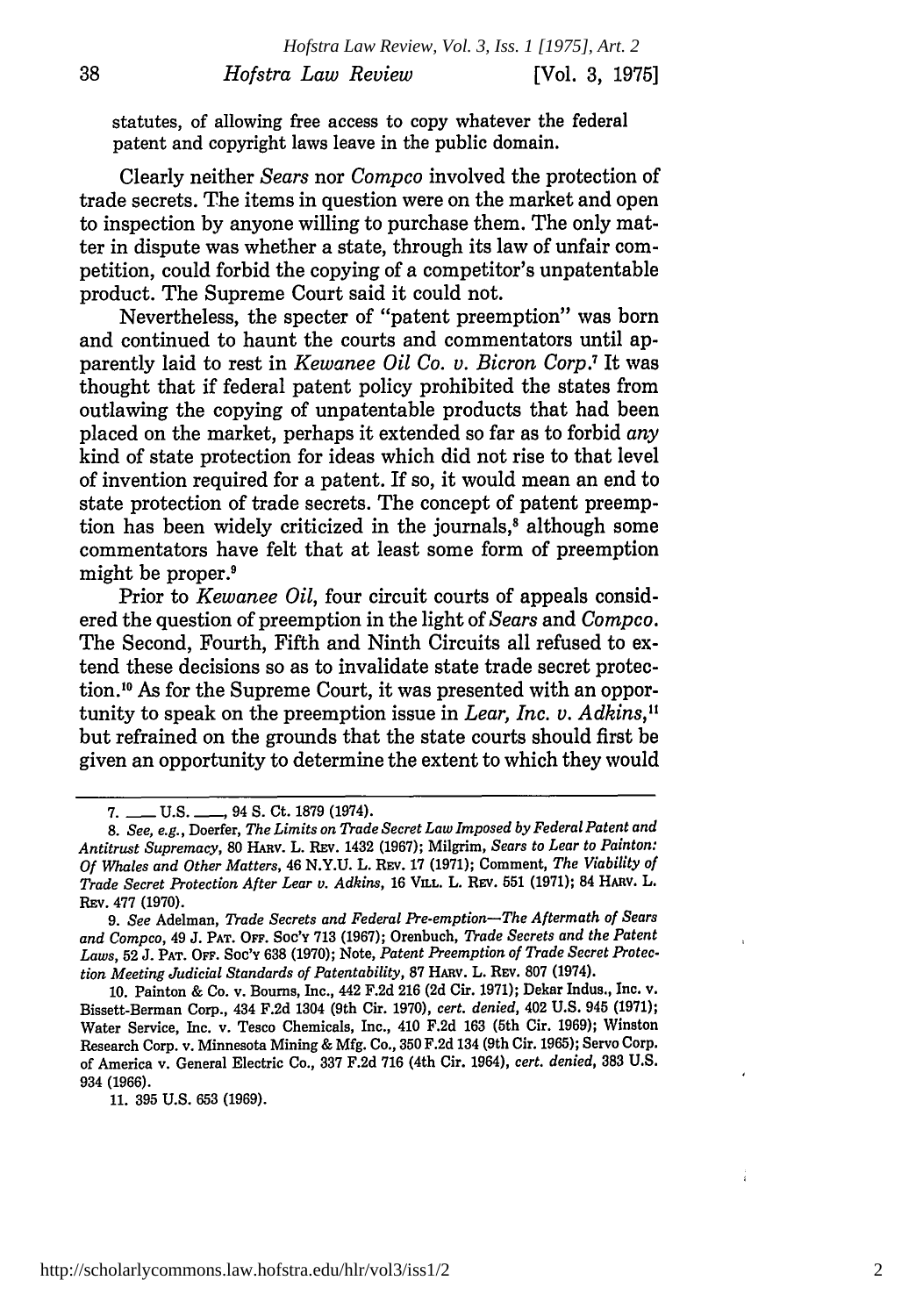continue to enforce the contractual rights of inventors of unpatented secret ideas.<sup>12</sup>

Despite the uniformity among the other circuits which had ruled on the preemption question, the Sixth Circuit in *Kewanee Oil'3* dramatically refused to follow suit. In that case, the court held that Ohio's trade secret law, which could protect a device which would be "an appropriate subject for a patent under the United States Patent Laws,"<sup>14</sup> but which could no longer be patented because of failure to apply for a patent within the requisite period of time,'5 "is in conflict with the policies and purposes of those patent laws"<sup>16</sup> and hence invalid.

Thus the Supreme Court was faced with a conflict in the circuits and the necessity of finally dealing with the ghost of preemption which it had conjured up in *Sears* and *Compco.*

#### *The Stakes*

Before proceeding to a consideration of the Court's decision in *Kewanee Oil,* it is worthwhile to pause a moment to reflect upon the serious competing interests at stake. For purposes of this discussion, we will adopt the widely accepted *Restatement* definition of a trade secret: $17$ 

A trade secret may consist of any formula, pattern, device or compilation of information which is used in one's business, and which gives him an opportunity to obtain an advantage over competitors who do not know or use it.

Of course, a trade secret need not be patentable—though it may be. About all that is required is that it be a commercially useful idea that is not generally known in the industry. A patent, however, will issue only for a "process, machine, manufacture, or composition of matter",<sup>18</sup> or an improvement thereof, which is new,<sup>19</sup> useful,<sup>20</sup> and nonobvious.<sup>21</sup> These requirements have ofter

<sup>12.</sup> *Id.* at 675.

<sup>13.</sup> Kewanee Oil Co. v. Bicron Corp., 478 F.2d 1074 (6th Cir. 1973).

<sup>14.</sup> *Id.* at 1086.

<sup>15.</sup> A patent may not issue for an invention which has been in "public use or on sale in this country, more than one year prior to the date of the application for patent in the United States." 35 U.S.C. § 102(b) (1970).

<sup>16.</sup> Kewanee Oil Co. v. Bicron Corp., 478 F.2d 1074, 1086 (6th Cir. 1973).

<sup>17.</sup> **RESTATEMENT** OF **TORTS** § 757, comment *b* (1939).

**<sup>18.</sup>** 35 U.S.C. § 101 **(1970).**

**<sup>19.</sup>** *Id. §§* 101-02.

<sup>20.</sup> *Id. §* 101.

<sup>21.</sup> *Id. §* 103.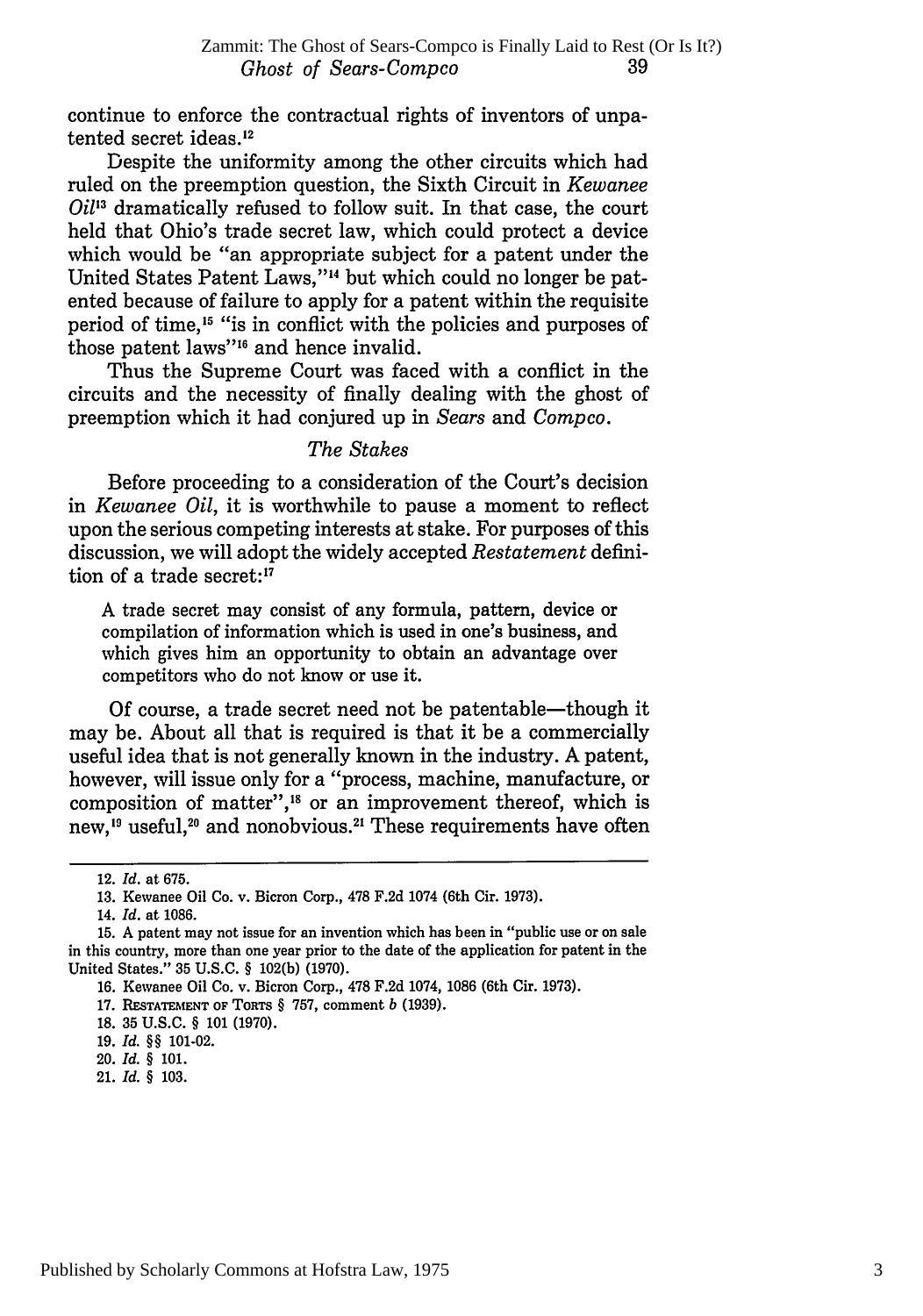been strictly construed by the courts, including the Supreme Court, leading the late Justice Jackson to complain that "the only patent that is valid is one which this Court has not been able to get its hands on."22

In any event, if an invention is deemed sufficiently inventive to earn and retain the protection of a patent, the patentee is entitled to the exclusive right to make, use or sell that invention for a period of seventeen years.2 In exchange for this statutory "monopoly", the inventor must file an application containing a description of how to make and use the invention.<sup>24</sup> After the expiration of the statutory period, the invention enters the public domain, and anyone may avail himself of the art set forth in the patent specification.

On the other hand, a trade secret has value only so long as it remains what it is: a secret. The law confers no right to exclusive use on the owner of a trade secret. To the extent that it becomes known to one or more competitors through accidental disclosure, independent invention or reverse engineering,<sup>25</sup> a trade secret loses its claim to legal protection vis-à-vis those competitors. And if an idea becomes generally known in an industry, it loses its protected trade secret status altogether.<sup>26</sup>

Courts have accorded legal protection to trade secrets on a variety of theories: preservation of property rights, prevention of unjust enrichment, enforcement of contracts or fiduciary obligations and redress of tortious conduct.<sup>27</sup> Whatever the rationale, until *Sears* and *Compco*, no one in modern times<sup>28</sup> seems to have seriously suggested that there might be a conflict between federal patent policy and the states' attempt to enforce some standard of commercial morality. Nevertheless, a plausible argument for preemption can be made.

The United States Constitution provides:<sup>20</sup>

The Congress shall have Power. . . . To promote the Progress of Science and useful Arts, **by** securing for limited Times **to...** Inventors the exclusive Right to their. **. .**Discoveries **....**

40

**27.** *Id. §* **7.03.**

**28.** *See* Gibbons v. Ogden, 22 **U.S. (9** Wheat.) **1** (1824), wherein federal patent preemption was argued to the Court but not ruled on.

**29.** Art. I, § **8, cl. 8.**

<sup>22.</sup> Jungersen v. Ostby **&** Barton Co., **335 U.S. 560, 572** (1949) (dissenting opinion). **23. 35 U.S.C.** § 154 **(1970).**

<sup>24.</sup> *Id. §* 112.

**<sup>25.</sup>** Reverse engineering refers to the process of analyzing a product in order to dis. cover the manner of its manufacture.

**<sup>26.</sup>** *See generally* R. MiLORmM, **TRADE SECRETS** § **2.03 (1973).**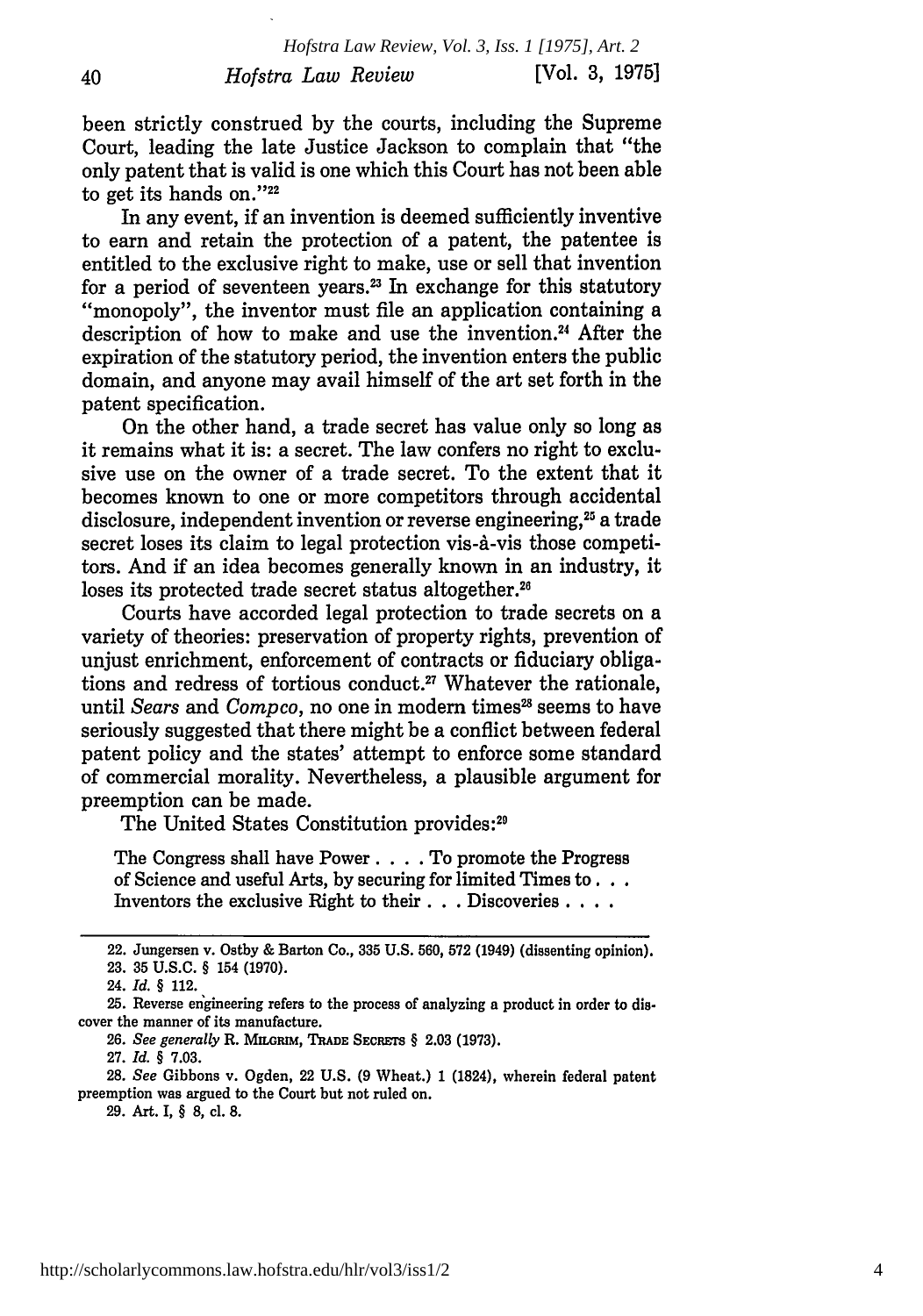The First Congress almost immediately exercised the power conferred on it by the Constitution by enacting the Patent Act of 1790.<sup>30</sup> There has been a patent statute ever since.<sup>31</sup>

Implicit in the constitutional grant of power and the implementing statutes is the concept that a patent, i.e. a federally guaranteed right to exclusive use for a limited term of years, is an incentive for invention. Thomas Jefferson, one of the three original patent commissioners, ably enunciated the philosophy behind the patent system:<sup>37</sup>

Stable ownership is the gift of social law, and is given late in the progress of society. It would be curious then, if an idea, the fugitive fermentation of an individual brain, could, of natural right, be claimed in exclusive and stable property. If nature has made any one thing less susceptible than all others of exclusive property, it is the action of the thinking power called an idea, which an individual may exclusively possess as long as he keeps it to himself; but the moment it is divulged, it forces itself into the possession of every one, and the receiver cannot dispossess himself of it. Its peculiar character, too, is that no one possesses the less, because every other possesses the whole of it. He who receives an idea from me, receives instruction himself without lessening mine; as he who lights his taper at mine, receives light without darkening me. That ideas should freely spread from one to another over the globe, for the moral and mutual instruction of man, and improvement of his condition, seems to have been peculiarly and benevolently designed by nature, when she made them, like fire, expansible over all space, without lessening their density in any point, and like the air in which we breathe, move, and have our physical being, incapable of confinement or exclusive appropriation. Inventions then cannot, in nature, be a subject of property. Society may give an exclusive right to the profits arising from them, as an encouragement to men to pursue ideas which may produce utility, but this may or may not be done, according to the will and convenience of the society, without claim or complaint from anybody.

In accordance with the foregoing philosophy, Congress, in exercising its constitutional power, has conditioned bestowal of the patent incentive upon full disclosure of how to make and use the invention. Although an idea may not be the subject of a natural property right, Congress may grant temporary exclusive

32. VI WRITINGS OF THOMAS JEFFERSON 180-81 (H.A. Washington ed. 1857).

<sup>30.</sup> Act of April 10, 1790, ch. 7, 1 Stat. 109.

**<sup>31.</sup>** The current patent statute is the Patent Act of **1952,** Title **35** of the *United States Code.*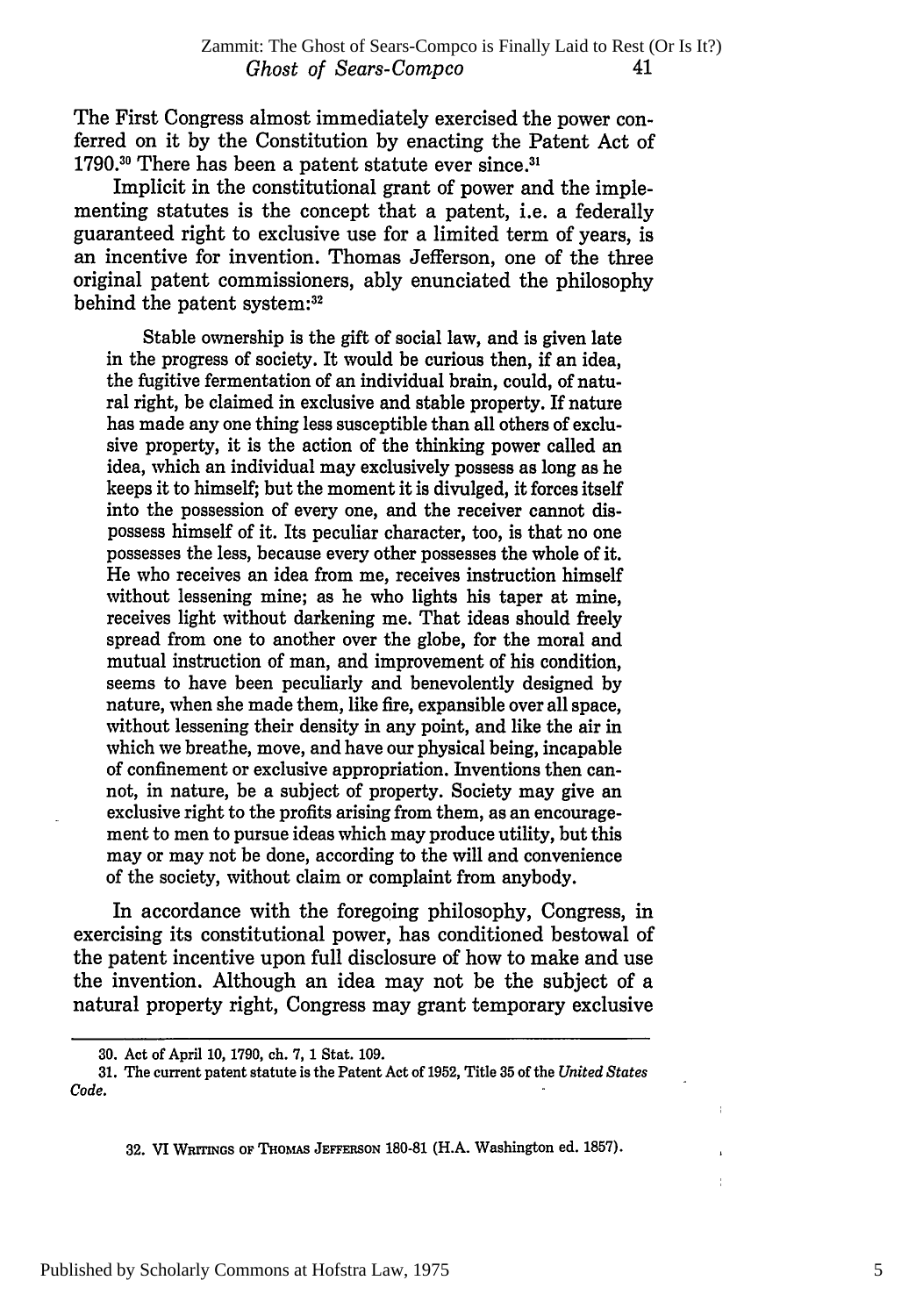enjoyment of its fruits as a concession to human avarice in order to secure a greater public good: the stimulation of invention. Having achieved that object, however, Congress mandates that the idea be returned to the public domain and assures that result by requiring full disclosure in the patent application. This exchange of secrecy for temporary exclusivity has become a cornerstone of the patent system.

It would appear that any scheme which casts the mantle of legal protection over ideas without requiring any *quid pro quo* tends to defeat the disclosure policy of the patent laws. To what extent the policy is defeated is debatable. It may be argued that, though limited in duration, patent protection is so far superior to trade secret protection that almost all inventors would opt for the former rather than the latter, if possible. Yet the hope of indefinite protection, plus the expense of prosecuting a patent application, may sometimes deter an inventor from seeking a patent, especially if his invention is of doubtful patentability.33 Moreover, even in those instances where a patent is clearly unavailable, it might be maintained that trade secret protection defeats the purpose of the patent system because Congress intended that there be no protection for inventions which do not measure up to the statutory prerequisites of novelty, utility and nonobviousness.

The proponents of common law protection, however, argue that trade secret law is not only not inconsistent with the patent laws, but is essential to the continued vitality of our technological society. According to this school, the unpatentable invention is often the most important:

These unprotectable inventions are the milk upon which society's technology lives. The patentable inventions, the cream inventions, are used to make frosting on the R  $&$  D [research] and development] budget or to reduce the losses being suffered by an R & D budget. They are very important. But they are worth much too little to support the economic requirements of new technology which includes many many more failures than successes.

**• . .** Patents by their nature cannot and do not disclose all new technology: the patent is not a carrot that *can* fetch disclo-

<sup>33.</sup> The expense of prosecuting a patent application may ultimately prove to be for naught if a patent is refused or is subsequently invalidated by the courts. In addition, if a patent issues but is subsequently invalidated, the inventor loses even the protection of secrecy.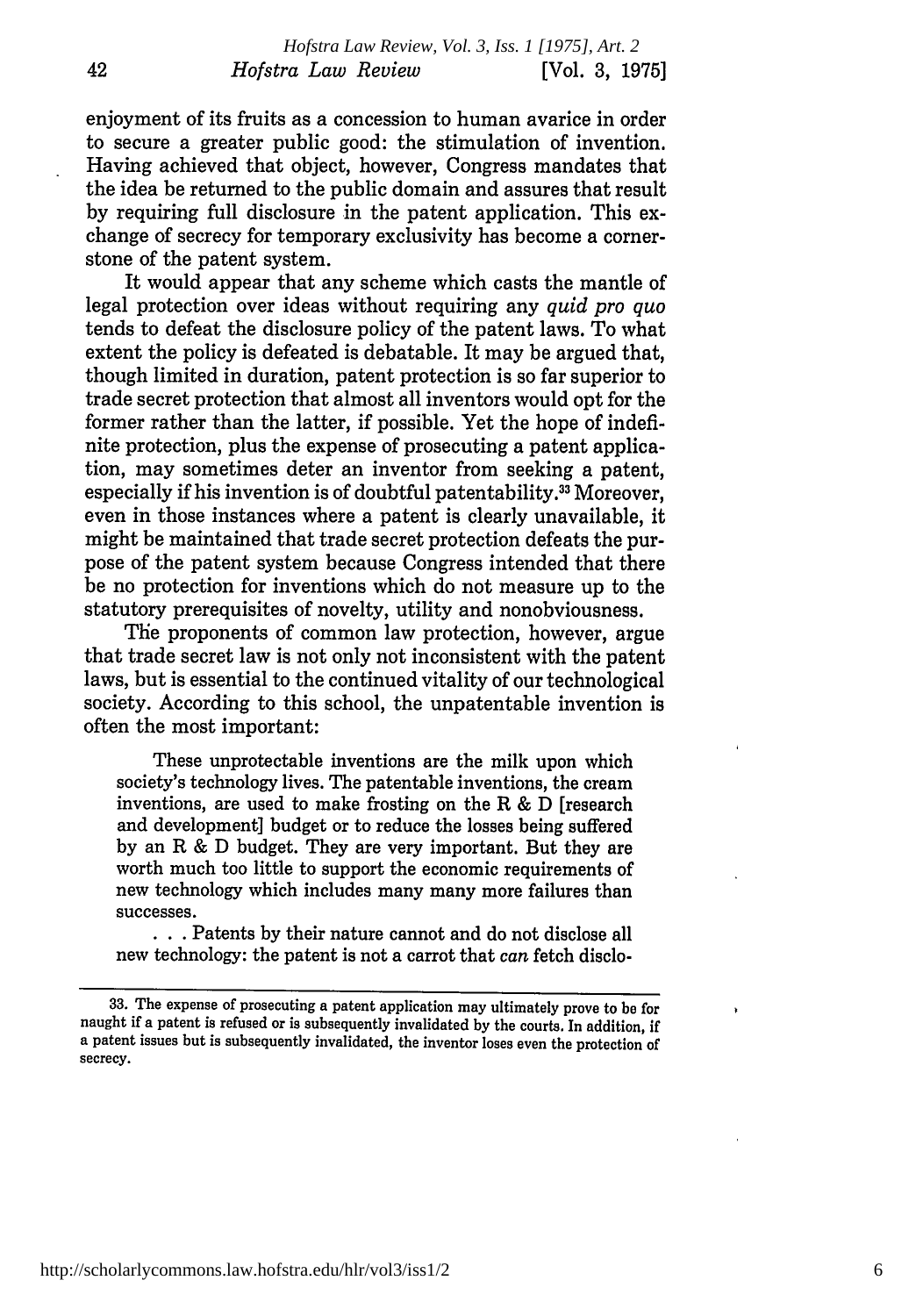sures of the mass of technology within 35 U.S.C.  $\S$  101.<sup>34</sup>

Trade secret and patent law are like two horses hitched to the same public-interest-carriage-competition in innovation, competition in R & D, competition in bringing to public enjoyment things which are not yet there. And no pursuit of competition in the static group of things already here can properly be set above the carriage of public interest in innovative new technology.

Trade secret and patent protection are both as necessary and as compatible as the two wheels of a bicycle, without which vitally needed technology cannot ride.<sup>35</sup>

Thus the patent laws are seen as one, but not the exclusive, incentive to technological innovation.

The dollar significance of unpatented technology can certainly not be doubted. Though precise figures are unavailable.<sup>36</sup> one commentator has estimated the present capitalized asset value of American trade secret know-how to be on the order of several billion dollars.<sup>37</sup> But even beyond the destructive effect preemption might have on the value of present trade secret technology, there is the fear that there would be a chilling effect on future technological innovation should the theory of preemption be adopted. Clearly the economic stakes involved in the preemption question are enormous.

Aside from purely economic implications, the advocates of trade secret protection argue that public policy favors commercial morality and that the law should encourage honesty among businessmen and loyalty by employees. "The necessity of good faith and honest, fair dealing, is the very life and spirit of the commercial world."3" Preemption, it is argued, would in effect be a license to steal unpatented technology which it may have taken thousands or even millions of dollars to create. Such a result would be abhorrent to the equitable spirit of the law.

37. Arnold, *supra* note 34, at 100.

38. National Tube Co. v. Eastern Tube Co., 3 Ohio Cir. Ct. (N.S.) 459, 462 (1902), *afl'd,* 69 Ohio St. 560, 70 N.E. 1127 (1903).

<sup>34.</sup> Arnold, *Shadows Do Not Fight,* **reprinted in** PROTECTING TRADE SECRETS **TODAY** 37, 75 (Practising Law Institute 1973).

<sup>35.</sup> *Id.* at 83.

**<sup>36.</sup>** *See generally* **E.** LOVELL, APPRAISING **FOREIGN** LICENSING PERFORMANCE, **STUDIES IN** BusiNEss PoucY, No. 128 (Nat'l. Ind. Conf. Bd. 1969); U.S. **DEP'T OF COMMERCE,** TECHNOL-**OGICAL INNOVATION: ITS ENVIRONMENT AND MANAGEMENT (1967);** Lightman, *Comparative Income Roles of U.S. Industrial Property Rights Abroad,* 14 IDEA 352 (1970); 51 **SURVEY OF** CURRENT BUSINESS (March, 1971).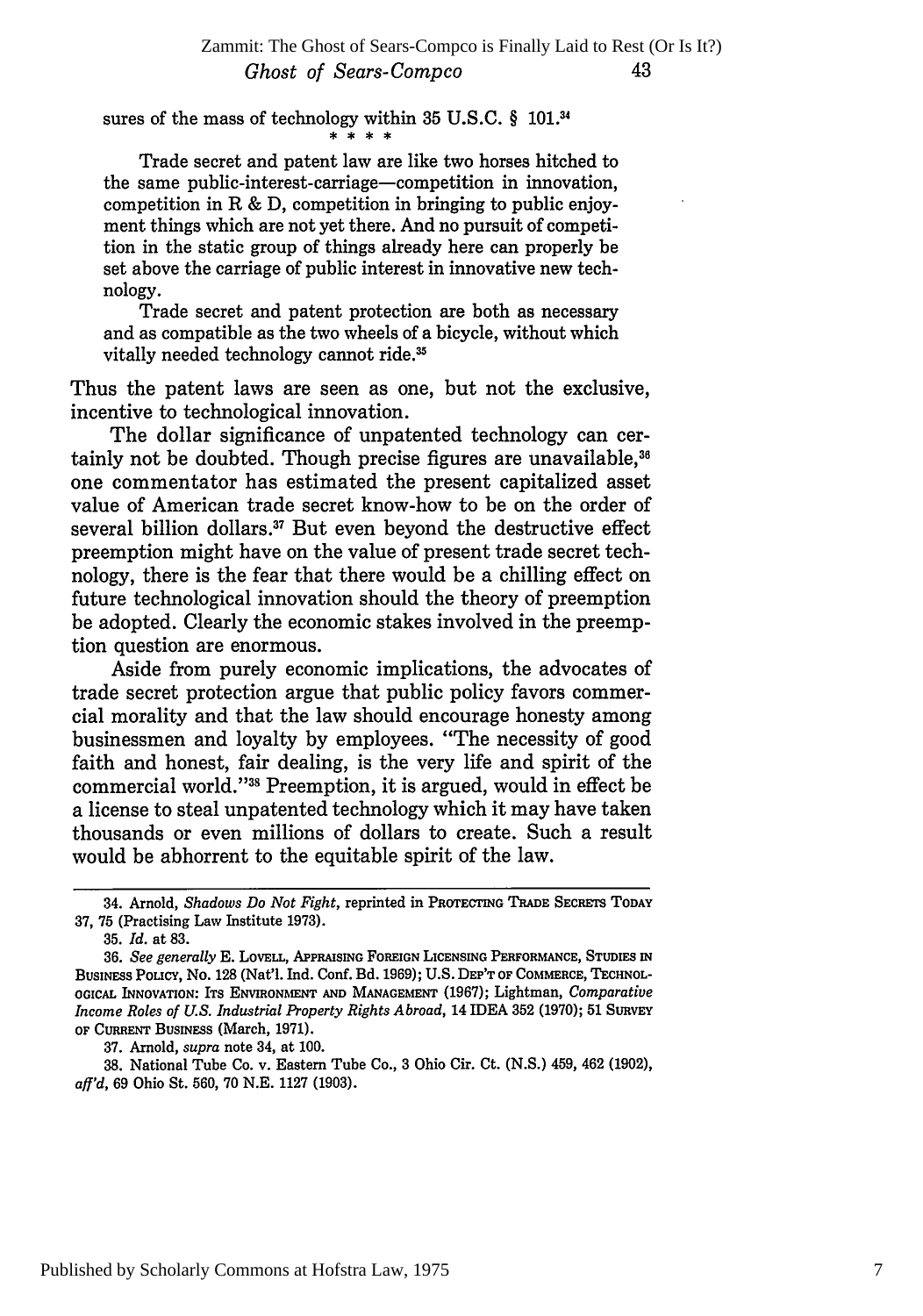#### *Hofstra Law Review*

These then were the conflicting considerations facing the Supreme Court as it proceeded to decide *Kewanee Oil Co. v. Bicron Corp.*

#### *The Court Speaks*

The facts in *Kewanee Oil* were typical of the "peripatatic employee" variety of trade secret litigation. Harshaw Chemical Company, an unincorporated division of the plaintiff, Kewanee Oil Company, was a leading manufacturer of a synthetic crystal useful in the detection of ionizing radiation. Research had begun in 1949 and by 1966, as a result of a great expenditure of time and money, Harshaw succeeded in growing a 17-inch crystal-something no one else had previously done. Harshaw deemed some of the processes which it had developed to accomplish this feat to be trade secrets. Concededly these secrets were appropriate subjects for patent protection, but could no longer be patented because they had been in commercial use for more than a year.39

The individual defendants were former employees of Harshaw who formed or later joined the defendant Bicron Corporation. While at Harshaw, all the individual defendants had executed confidentiality agreements pursuant to which they promised not to disclose trade secrets learned as employees there. Bicron had been formed in August, 1969 to compete with Harshaw in the production of crystals, and by April, 1970 had also grown a 17-inch crystal.<sup>40</sup>

Kewanee Oil brought suit in the Northern District of Ohio seeking injunctive relief and damages for the misappropriation of its trade secrets. The district court held for the plaintiff, but the Sixth Circuit reversed on the ground that Ohio's trade secret law conflicted with the federal patent laws."

Relying upon *Goldstein v. California,"2* the Supreme Court first rejected the contention that the states are totally precluded **by** the Constitution itself from acting to protect trade secrets. The Court in *Goldstein* had held that the grant of power to Congress contained in Article I, § **8,** cl. **8** of the Constitution was not exclusive, and that, at least in the case of writings, the states had not relinquished all power to legislate with respect to intellectual

**<sup>39.</sup>** *See* note **15** *supra.*

<sup>40.</sup> Kewanee Oil Co. v. Bicron Corp., ....... U.S. at ......, 94 S. Ct. 1879, 1882 (1974).

<sup>41.</sup> Kewanee Oil Co. v. Bicron Corp., **478 F.2d** 1074 (6th Cir. **1973).**

<sup>42. 412</sup> **U.S.** 546 **(1973).**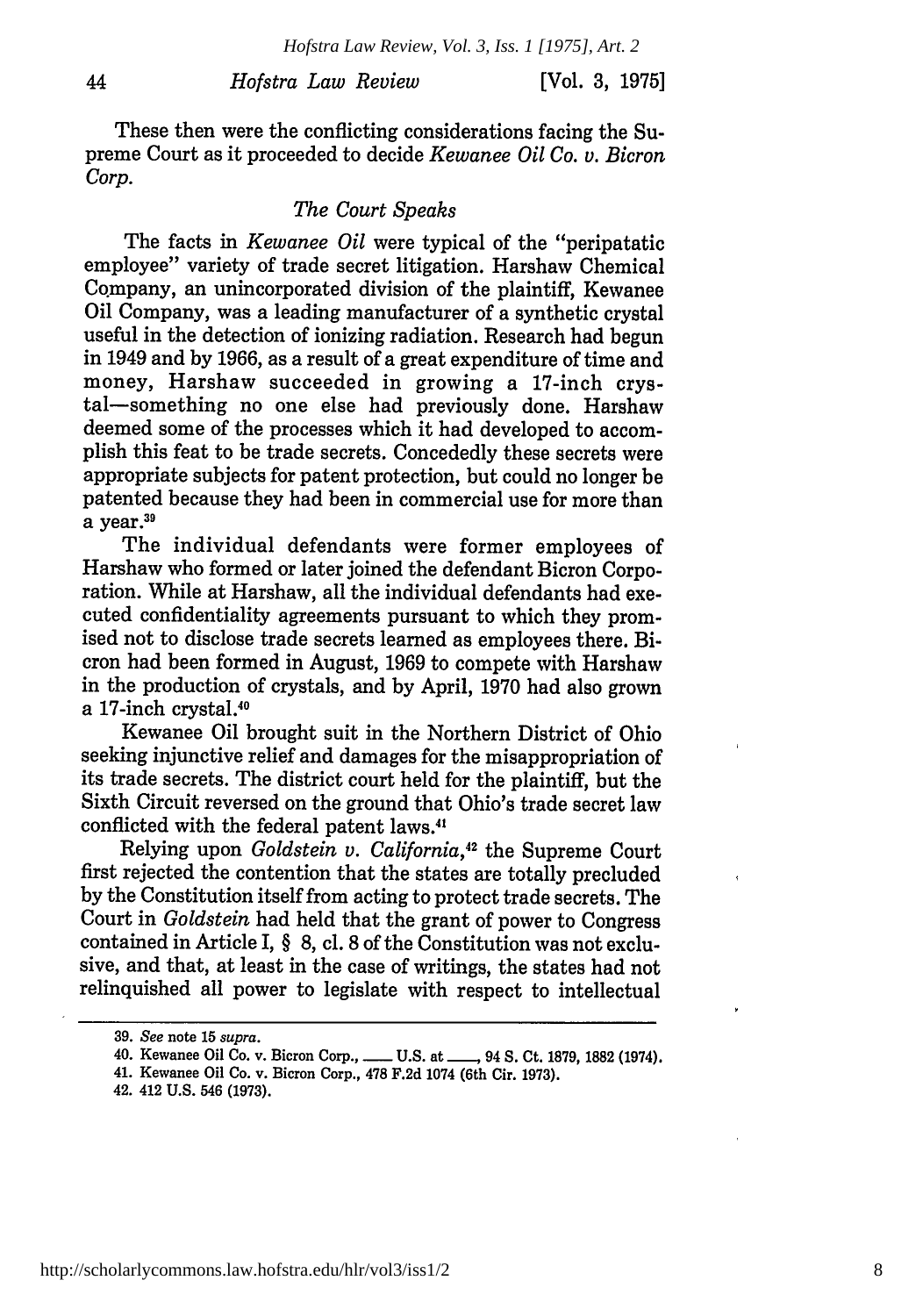#### *Ghost of Sears-Compco*

property within their borders.<sup>43</sup> Finding no reason to distinguish between writings and discoveries insofar as the question of "constitutional preemption" is concerned, the Court in *Kewanee Oil* held that "[t]he only limitation on the States is that in regulating the area of patents and copyrights they do not conflict with the operation of the laws in this area passed by Congress. . . .<sup>744</sup>

After reviewing the objectives of the patent laws and state trade secret laws, the Supreme Court held that the patent laws enacted by Congress do not preempt trade secret law.45 Since both systems encourage invention, the Court felt that there could be no conflict in that respect.<sup>46</sup> As to the patent policy of disclosure, the Court considered the four categories of discovery protected by trade secret law-nonpatentable subject matter, matter clearly not meeting the statutory prerequisites for a patent,<sup>47</sup> matter of doubtful patentability and clearly patentable matter-and found no significant conflict in any instance between federal disclosure policy and such protection.<sup>48</sup>

With respect to the first two categories, the Court reasoned that there could be no legitimate expectation of a patent application, and hence no possibility of conflict with the patent policy of disclosure. Moreover, trade secret protection in these areas has the positive benefit of encouraging invention and know-how licensing, despite the lack of patent protection.<sup>49</sup>

With respect to matter of doubtful patentability, the Court conceded that abolition of trade secret protection might encourage some inventors to apply for a patent when they otherwise would not have done so. However, the Court saw a serious problem in such a result: those who might be encouraged to apply for a patent by the absence of trade secret protection would "include inventors possessing the chaff as well as the wheat."<sup>50</sup> While some of the chaff (that is, nonpatentable discoveries) might be thrown out by the Patent Office, in the meantime society would be deprived of the benefit of such discoveries through trade secretprotected licensing." Even worse, some of the chaff might slip by, and society would then be burdened with an unwarranted monop-

<sup>43.</sup> *Id.* at 560.

<sup>44.</sup> Kewanee Oil Co. v. Bicron Corp., **-U.S. at\_** 94 **S.** Ct. **1879,** 1885 (1974).

<sup>45.</sup> *Id.* at., 94 **S.** Ct. at 1891. 46. *Id.* at \_\_\_, 94 S. Ct. at 1887.

<sup>47.</sup> That is, novelty, utility and nonobviousness. 35 U.S.C. §§ 101-03 (1970). 48. Kewanee Oil Co. v. Bicron Corp., **-** U.S. **\_,** 94 **S.** Ct. 1879, 1887-91 (1974).

<sup>49.</sup> *Id.* at **,** 94 **S.** Ct. at 1888.

<sup>50.</sup> *Id.* at , 94 S. Ct. at 1889.

**<sup>51.</sup>** *Id.*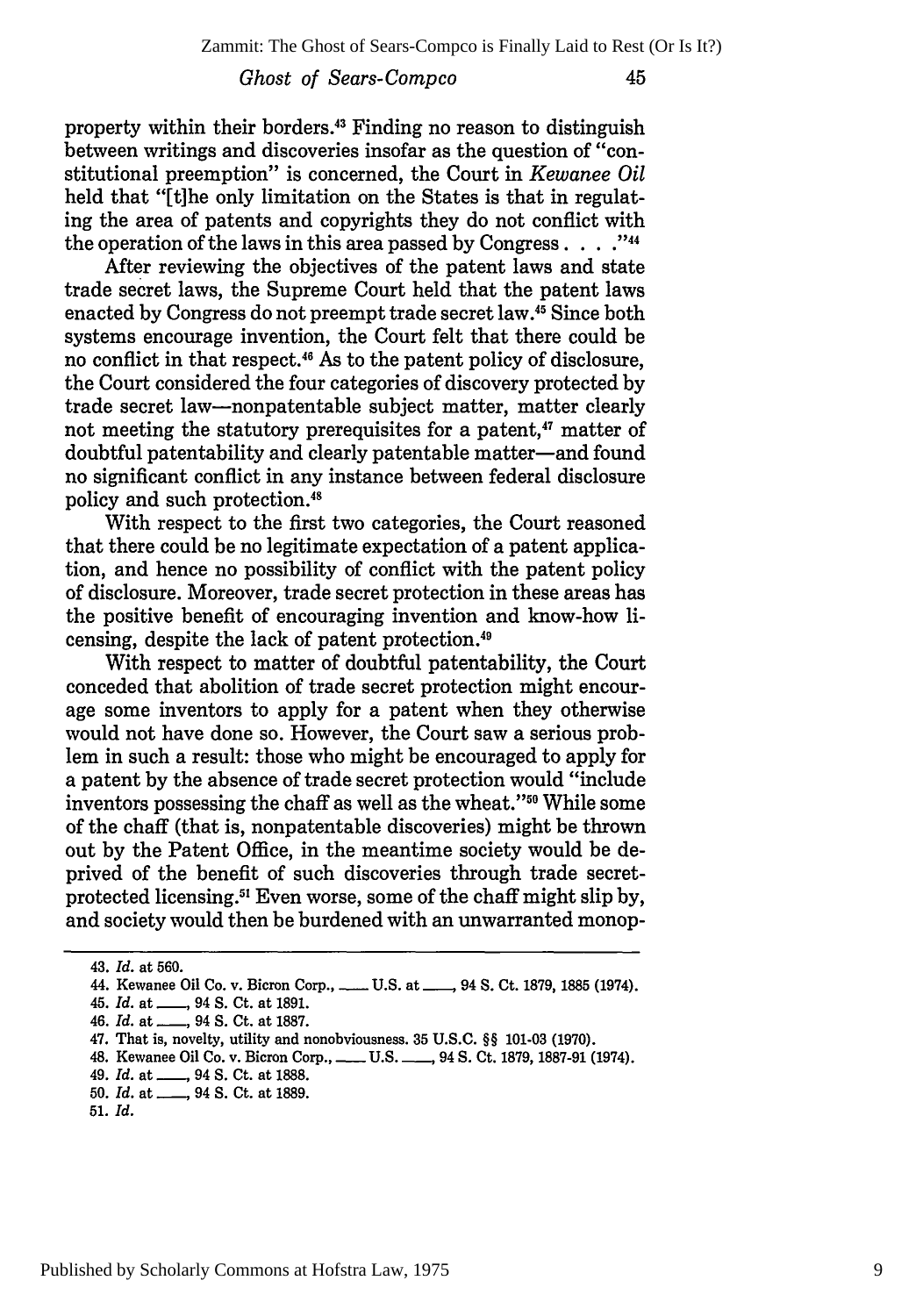oly.<sup>52</sup> The Court concluded that "[e]liminating trade secret law for the doubtfully patentable invention is thus likely to have deleterious effects on society and patent policy which we cannot say are balanced out by the speculative gain which might result from the encouragement of some inventors with doubtfully patentable inventions which deserve protection to come forward and apply for patents."<sup>53</sup>

46

Finally, as regards clearly patentable inventions, the Court felt that the protection afforded by a patent is so far superior to that offered by trade secret law that inventors would almost always opt for a patent. Moreover, the occasional inventor who might not would pose no threat to technological progress because it is likely that if something is to be discovered at all it will be discovered by more than one person; thus society would not long be deprived of the benefits of his invention.<sup>54</sup>

The Court also rejected two intermediate solutions to the preemption problem, one explicitly and the other implicitly. The first was a suggestion that, since trade secret law does not produce any positive benefits not attainable through the patent laws in the area of clearly patentable inventions (as opposed to the beneficial effects of trade secret protection in other areas), partial preemption might be appropriate. 55 The Court dismissed this possibility' for two reasons. Since there is no real conflict between trade secret law and the federal policy of disclosure even in the case of clearly patentable inventions, partial preemption would be inappropriate. In addition, partial preemption would create serious problems for state courts in administering their trade secret law because they would be faced as a preliminary matter, with the nearly impossible task of distinguishing between what an inventor could and could not reasonably consider to be "clearly patentable."5

The other alternative, which the Court rejected *sub silentio,* was that of recognizing preemption of the injunctive remedy only, thus permitting the recovery of damages for trade secret violations. This possibility was set forth by Justice Douglas in his

Í.

<sup>52.</sup> *See* Lear, Inc. v. Adkins, **395 U.S. 653 (1969).**

<sup>53.</sup> Kewanee Oil Co. v. Bicron Corp., **\_\_\_\_ U.S. at \_\_\_, 94 S. Ct. 1879, 1889-90** (1974).

<sup>54.</sup> *Id.* **at \_** 94 **S.** Ct. at **1890-91.**

**<sup>55.</sup>** *See* Note, *Patent Preemption of Trade Secret Protection Meeting Judicial Standards of Patentability, supra* note **9.**

**<sup>56.</sup>** Kewanee Oil Co. v. Bicron Corp., **- U.S.** at **,** 94 **S.** Ct. **1879, 1891** (1974).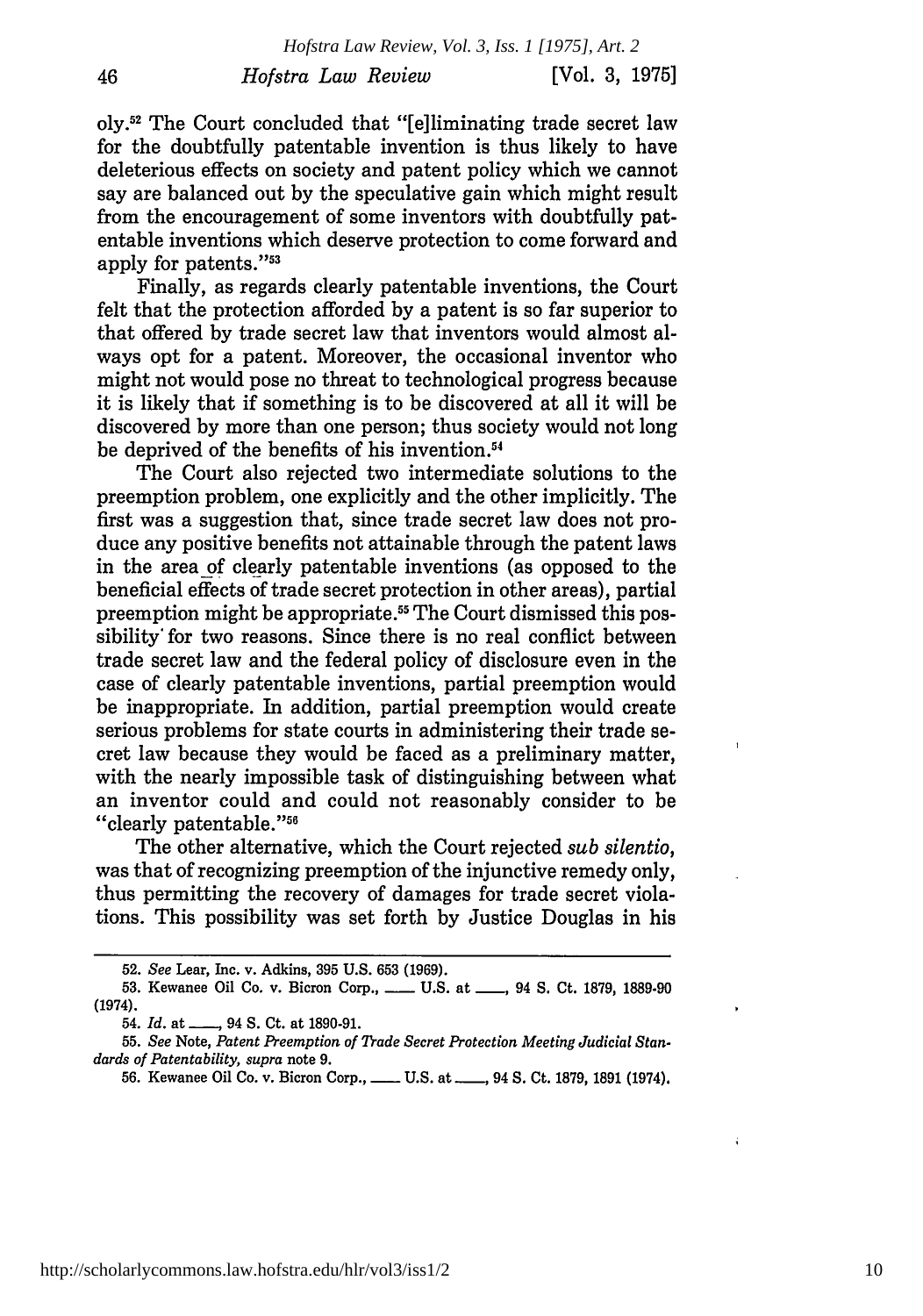dissent.<sup>57</sup> Presumably because it found no conceptual difficulty in the parallel existence of two different forms of protection, the Court apparently did not feel it necessary to comment on Justice Douglas' proposal.

#### *The Ghost Remains*

The Supreme Court obviously wished to put an end to the patent preemption arguments once and for all. Such arguments were distracting courts from the central issue of liability in too many trade secret cases.

It must be said to its credit that the Court appears to have reached the only realistic solution possible. The financial results of a holding of preemption could well have been catastrophic for American industry. Moreover, common law protection of trade secrets is too well-established to be easily discarded by a single stroke of the pen.<sup>58</sup> Congress itself has recognized the special status of trade secrets in a number of pieces of legislation.<sup>59</sup> As to the possibility of opting for partial preemption, such a doctrine, as the Court indicated, would clearly be unworkable, whatever its appeal may be for theoreticians.<sup>61</sup>

Nevertheless, having said that, one is still left with the feeling that all is not as it should be. There remains, if not a conflict, at least an inconsistency between what seems to have been the constitutional and Congressional aim of encouraging disclosure of technological innovations and the existence of a state law system of protection for such innovations which, rather than demand disclosure, compels secrecy. This inconsistency is all the more disturbing when one considers that patent protection for the highest levels of invention lasts only seventeen years, while state protection for lesser degrees of creativity is potentially permanent.

Moreover, despite the Supreme Court's rationalization, it is possible that some inventors of patentable discoveries may choose not to apply for a patent in the hope of retaining exclusive use of their inventions for more than seventeen years. While the relative weakness of trade secret protection and the "ripeness of time" theory of invention may tend to dissipate this possibility, it does not eliminate it. Thus we have, in the formula for Coca-Cola, the

<sup>57.</sup> *Id.* at \_\_\_\_, 94 S. Ct. at 1894.

**<sup>58.</sup>** Legal protection for trade secrets was first recognized in the United States in' *Peabody v. Norfolk,* **98** (2 Browne) Mass. 452 **(1868).**

<sup>59.</sup> *See generally* R. MmLGmua, **TRADE SECRETS** ch. 6 (1973).

<sup>60.</sup> The federal courts themselves cannot agree on what is and is not patentable. *See* I. **KAYTON, PATENT** PROPERTY 224-25 (1973).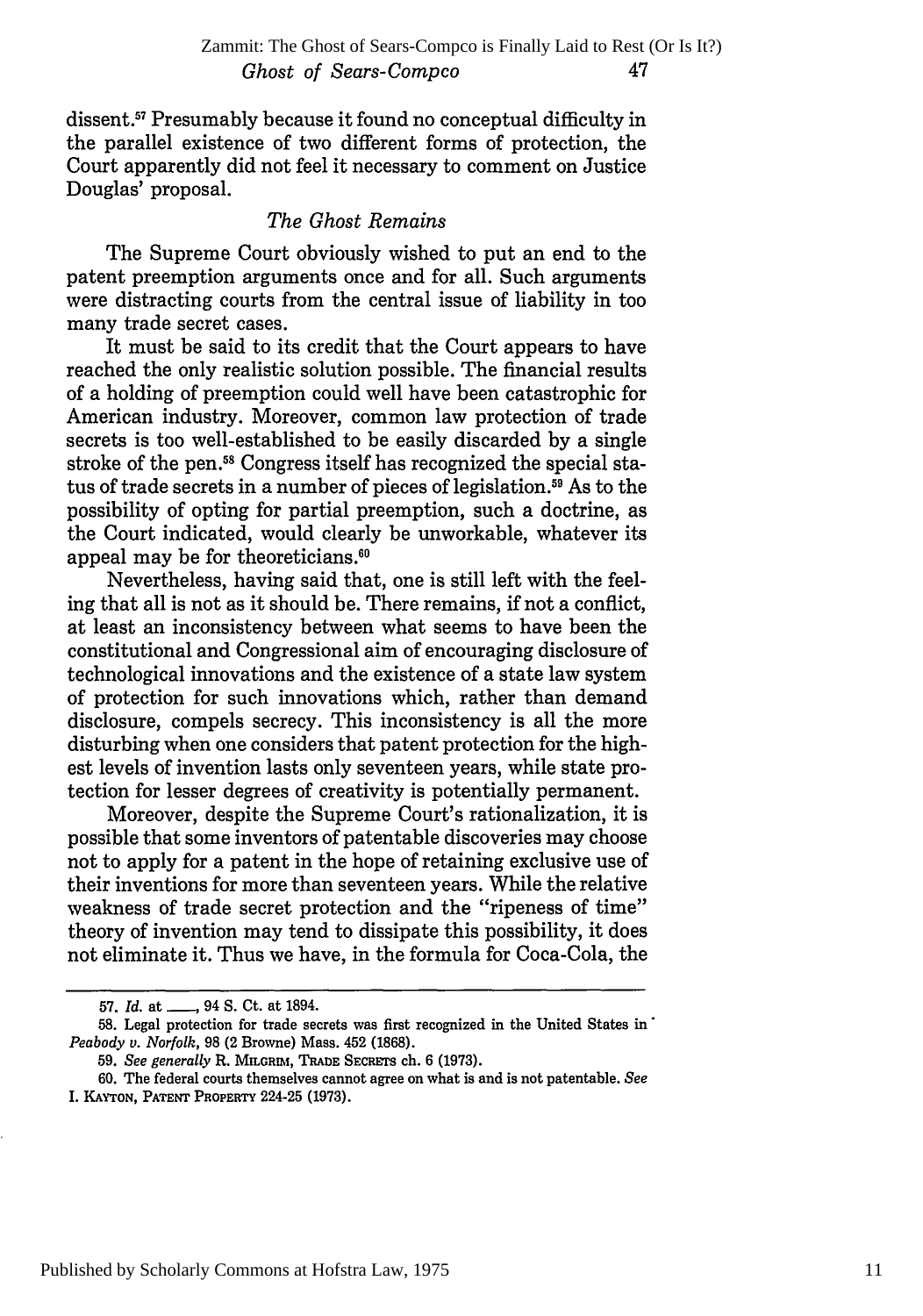standard illustration of a patentable item whose owners have opted for trade secret, rather than patent, protection. That formula, which has supposedly never been duplicated, continues to be a trade secret after more than half a century.

48

In addition, there is something rather arbitrary about the difference in result mandated by *Sears-Compco* on the one hand, and that permitted by *Kewanee Oil* on the other. Under the former, states may not protect discoveries embodied in products that can be reverse-engineered, while under the latter they may protect discoveries if they cannot be discerned from an examination of the product itself. This difference in result has nothing to do with the intrinsic value of the discovery itself. Thus the same blatant copying which is uniformly condemned as industrial espionage if committed inside a competitor's plant may be perfectly legal when done once the competitor's product has been marketed. The factor of lead time may diminish the harm to the copying victim, but it cannot eliminate such harm.

To resolve these problems, and to secure a uniform system of trade secret protection as well, legislation by Congress is necessary.

#### *A Legislative Solution*

Suggestions for national trade secret legislation are not new,<sup>61</sup> but the call for such legislation takes on added significance in the light of *Kewanee Oil*. It seems clear now that the problems inherent in the parallel existence of the federal patent system and the state trade secret system cannot be fully resolved by judicial interpretation.

These problems could, however, be solved by adopting a procedure for federal registration of trade secrets and the specific abolition of separate state protection for such secrets. This presents no conceptual difficulty because even the Supreme Court in *Kewanee Oil* recognized that Congress has the power to preempt if it wishes to exercise **it.62**

For convenience, the registering body could be the Patent Office. Unlike the situation with patent applications, however, the Patent Office would make no attempt to screen the registra-

http://scholarlycommons.law.hofstra.edu/hlr/vol3/iss1/2

J.

 $\mathbf{A}$ 

 $\mathbf{r}^{\mathrm{t}}$ 

**<sup>61.</sup>** *See* Stedman, *Trade Secrets,* 23 **Omo ST. L.J.** 4, 32-34 **(1962).**

**<sup>62.</sup>** Kewanee Oil Co. v. Bicron Corp., **-** U.S. at **-. ,** 94 **S.** Ct. 1879, **1885** (1974). While it may be argued that Article I, § **8,** cl. **8** of the Constitution does not grant Congress the authority to enact the sort of non-exclusive registration system being proposed here, such authority could certainly be found in the power to regulate interstate and foreign commerce contained in Article I, § 8, cl. **3.**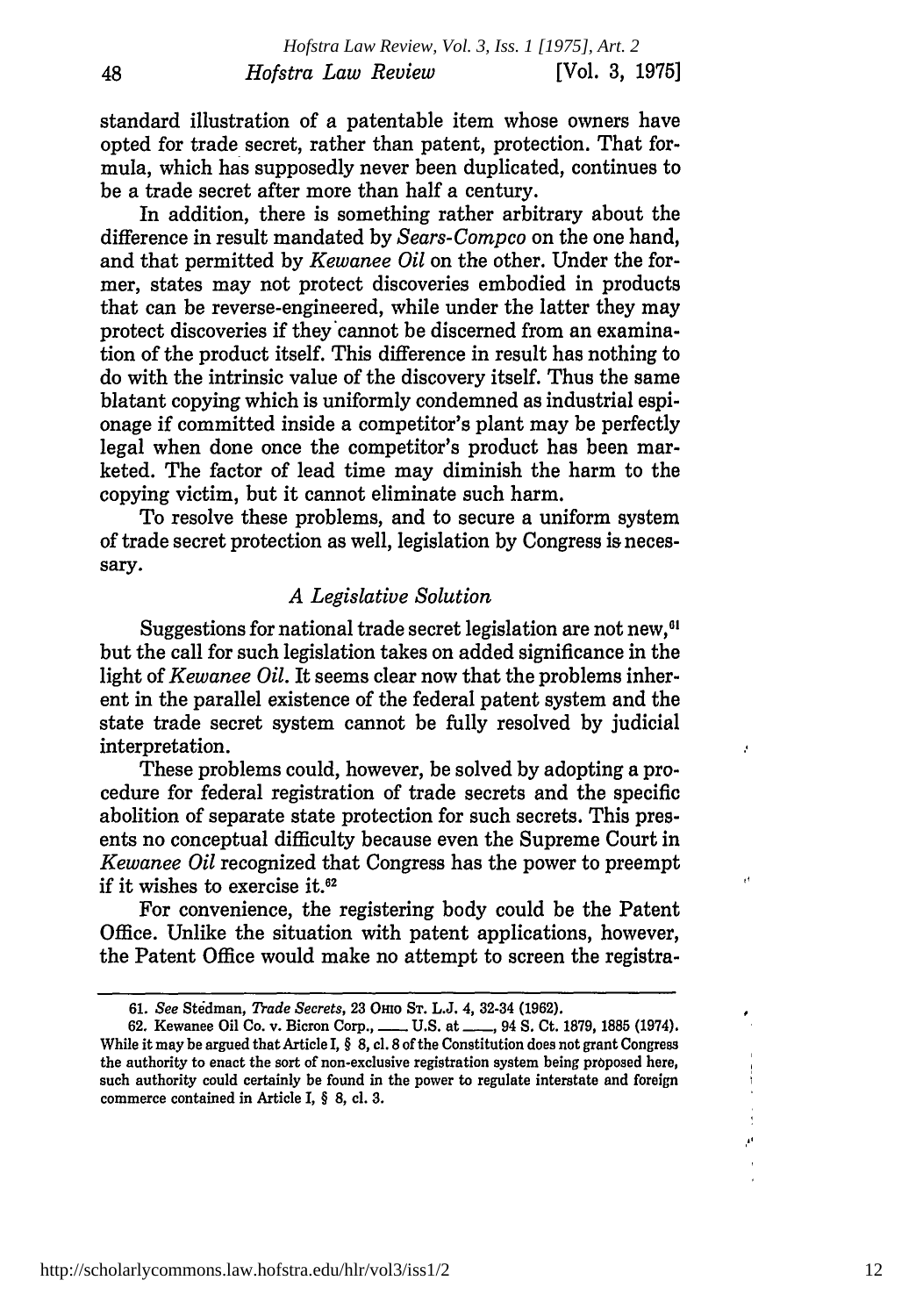tion of trade secrets except to make sure that the subject matter of the proposed registration is within the statutory definition of a trade secret and that there is a sufficient disclosure of how to practice the invention. Once the secret is registered, the registrant would be entitled to a limited form of protection for a specified period of years to ensure recovery of his investment--perhaps five or seven. In the absence of registration, there would be no legal protection at all. After the expiration of the statutory period, the trade secret would be deemed to be in the public domain and equally accessible to all.

Unlike a patent, registration should not constitute a right to exclusive use. Rather, registration should be *prima facie* evidence of discovery or invention. The *copying* of registered trade secrets would be prohibited during the statutory term and the registrant would have the full range of remedies-including injunctions and damages—available to him to enforce his rights.<sup>63</sup> Independent discovery, however, would not be prohibited, although the burden of proof on the question of independent discovery should be on the party claiming it.<sup>64</sup> Moreover, the registrant would also be subject to the other traditional trade secret defenses including laches and unclean hands.

Multiple registrations would pose no problem since the trade secret would enter the public domain five years after the first registration. Thereafter anyone could make use of the technology set forth in the registration without fear of liability for infringement.

A statutory scheme like the one proposed would promote the public interest in disclosure of nonpatentable technological advances without decreasing the incentive for invention. Inventions meeting the more stringent prerequisites of novelty, utility and nonobviousness would still qualify for a patent, and there would be no incentive not to patent if possible since trade secret protection is strictly limited to a period of less than seventeen years. Furthermore, such a scheme would eliminate the arbitrary distinction between products which can and cannot be reverse-

**<sup>63.</sup>** Enforcement of registration rights would be by suit in federal district court. In order to avoid overburdening the federal courts, however, it might be wise to provide for concurrent jurisdiction of the state courts.

<sup>64.</sup> Because of the difficult problems of proof involved in the question of independent discovery, it would probably be advisable to keep the details of registrations secret during the statutory period. In that way, at least, a defendant could not be accused of copying from the registration material itself.